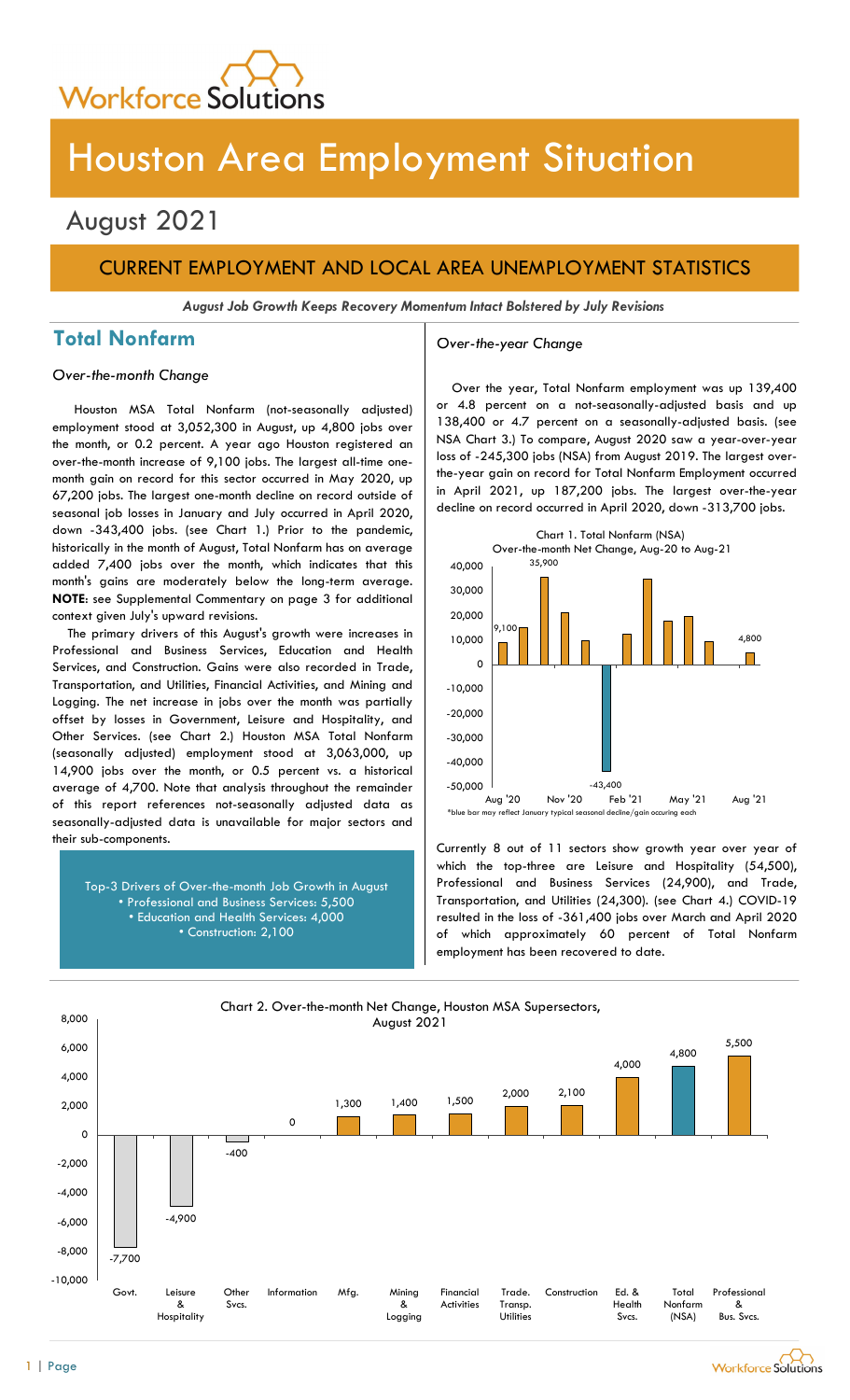## Houston Area Employment Situation

## August 2021

### Previous Month's Revisions

Total Nonfarm employment was revised upward by 7,300 jobs for a June to July complete erasure of losses resulting in a net gain of 200 compared to an original estimate of -7,100 jobs. An upward revision of +3,900 jobs in Education and Health Services was the largest contributor followed by Government (+2,500) and Other Services (+2,000). Downward revisions in Manufacturing (-1,400), Leisure and Hospitality (-700), and Financial Activities (-100) provided a partial offset of the overall upward revision to Total Nonfarm employment. (see Chart 5.)

Top-3 Drivers of Over-the-year Job Growth in August • Leisure and Hospitality: 54,500 • Professional and Business Services: 24,900

• Trade, Transportation, and Utilities: 24,300



Chart 5. Net Revisions for Selected





Chart 4. Over-the-year Net Change, Houston MSA Supersectors, August 2020 to August 2021



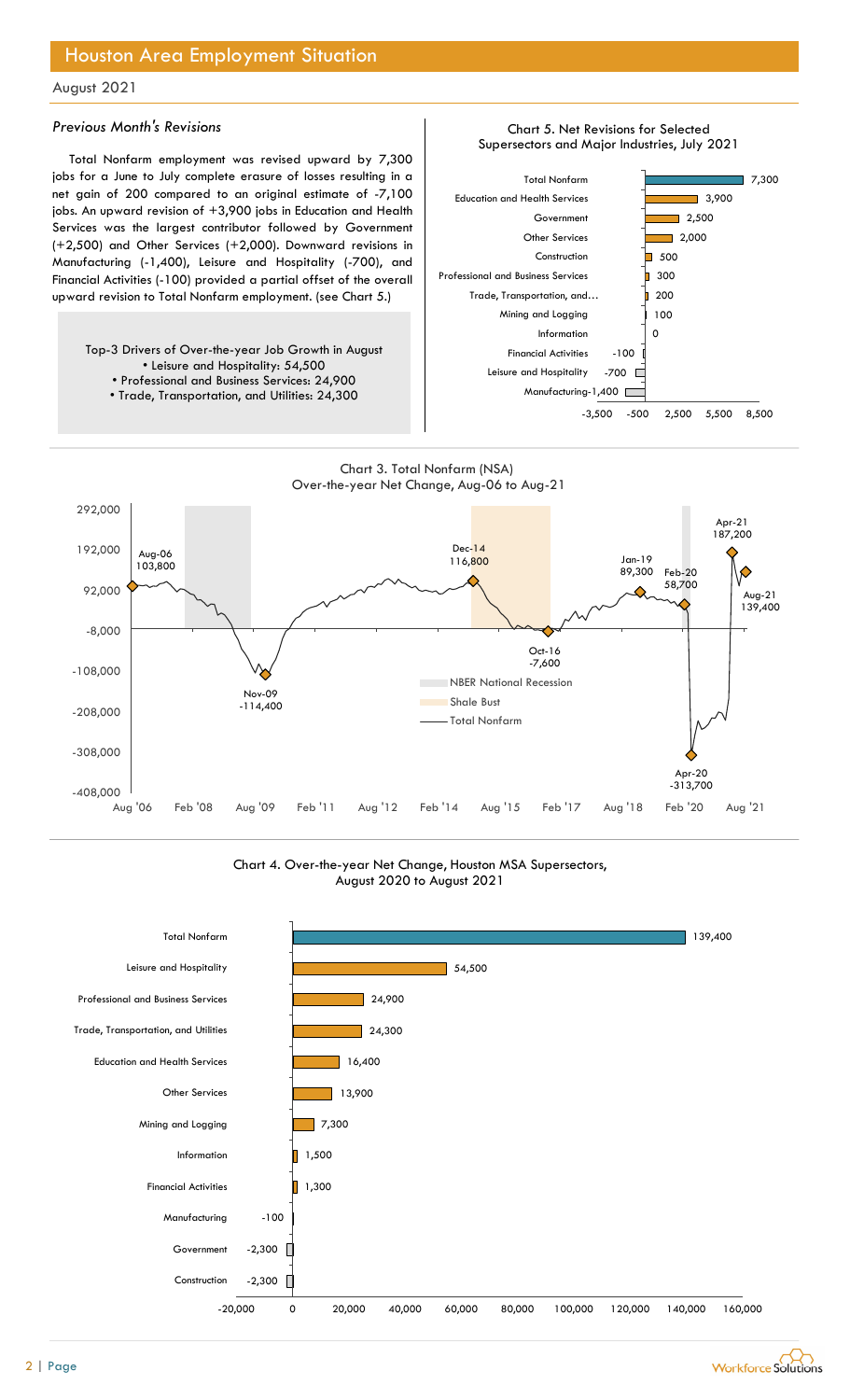## Supplemental Commentary

### Overall Impressions

 On the face of it, August's not-seasonally adjusted gain of 4,800 jobs appears mediocre when compared to a historical average of 7,400 but taking into July's upward revision from -7,100 jobs to +200 paints a much stronger picture when considering that the twomonth period now posts a net gain of 5,000 jobs. July's upward revision is significant in that makes July 2021 the only July on record to ever experience an over-the-month increase in employment as this month typically sees a seasonal loss of -15,600 jobs on average. It appears that a combination of smaller seasonal Government losses coupled with stronger growth in Professional and Business Services and a record July for Other Services worked to deliver atypical growth. Whether or not this was the result of Texas' discontinuation of federal pandemic UI benefits is unclear as distortions in employment patterns and subsequent job survey results remain factors nearly a year and half into the pandemic. At the same time, August's seasonally-adjusted gain of 14,900 is nearly 2.5 times greater than the historical average and now stands as the second-largest gain in the month of August since records began preceded only by August 2020. Viewed as a whole, July and August have helped to maintain if not add to recent momentum for the Houston area.

 Beyond job growth, the Houston metro's unemployment rate continues to track both state and national trends directionally while remaining a few tenths of a percentage point higher, likely due to continued weakness in oil and gas, including manufacturing, and construction. Nonetheless, regular initial claims for unemployment insurance remain near the lowest levels recorded since the start of the pandemic while detailed claims data by program type for the most recent week of September 11th indicates that the region has reached a milestone of fewer claims than were reported during the week of March 4, 2020 before the effects of the pandemic. (See charts in the separate COVID-19 Infographic report updated 9/17/21.)

### Jobs Lost over March and April 2020 Recovered To-date

 With the gains reported in August, overall recovery rates, either seasonally or not-seasonally adjusted have now officially crossed the 60 percent mark. Professional and Business Services, Other Services, Education and Health Services, Retail, and Leisure and Hospitality all show recovery rates of 80 percent or better. Despite Construction, Mining and Logging, and Manufacturing all gaining jobs over the month in August, these sectors remain between 10 percent to 14 percent below their respective employment levels recorded in late-2019 to early 2020. (See Supplemental Chart 1.)



#### Employment Gaps August 2021 Versus Pre-Pandemic Highs

 The March-April recovery rates discussed above show multiple sectors closing in on 100 percent however this does not indicate that these are other sectors are nearing returns to their absolute employment level highs recorded prior to the pandemic. In fact, only Transportation, Warehousing, and Utilities and Information have exceeded their pre-pandemic highs with the former a full 9 percent higher than its December 2019 level of 163,800 jobs. Education and Health Services, Retail Trade, and Professional and Business Services are all less than 2 percent below their previous highs suggesting true full recovery is possible over the next few months. At the other end of the spectrum, Construction, Financial Activities, Mining and Logging, and Manufacturing remain nearly 10 percent or more below their previous highs suggesting a longer road to recovery for these sectors. (See Supplemental Chart 2.)

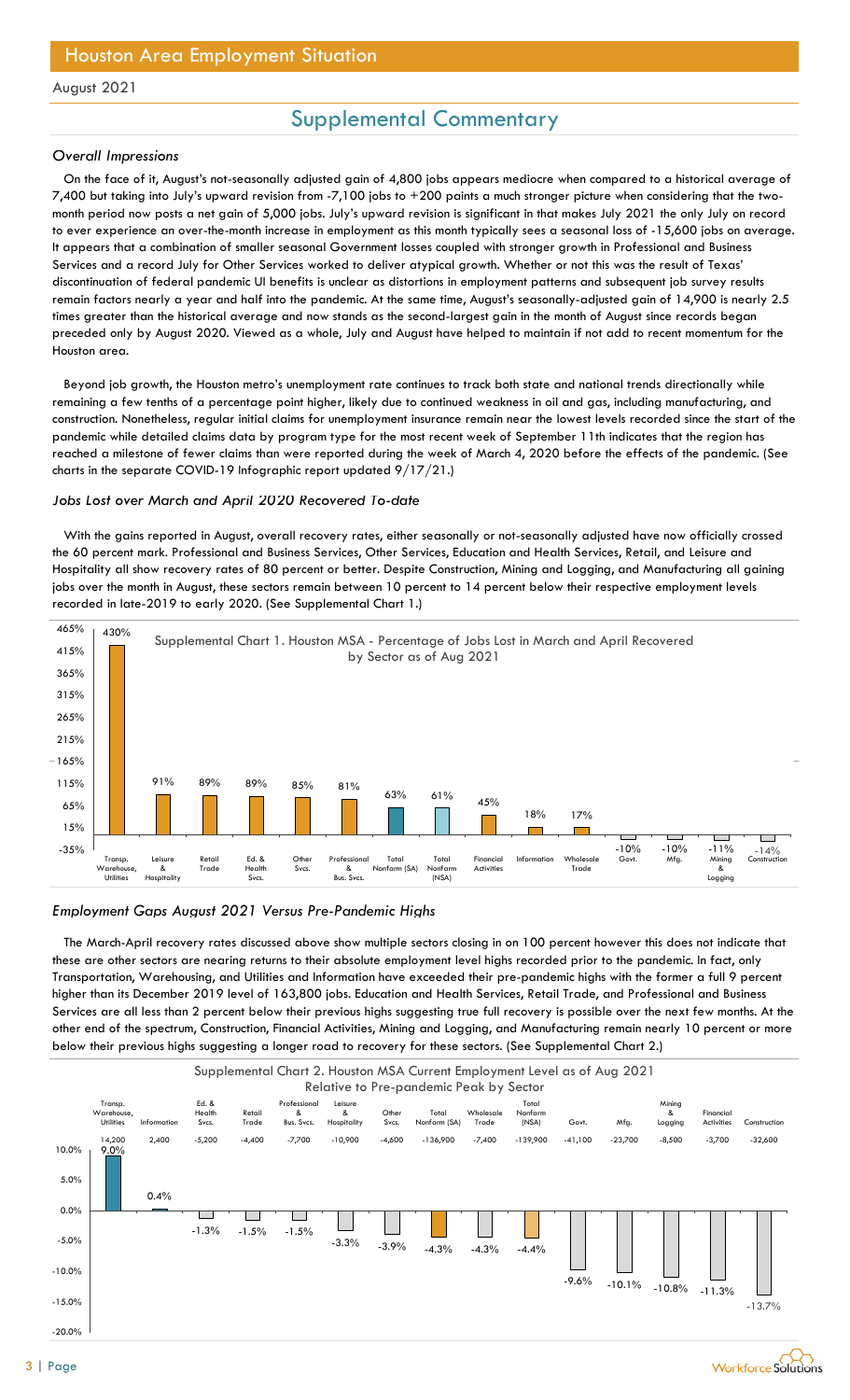## Houston Area Employment Situation

August 2021

## Supplemental Commentary (continued)

### Paths to Full Recovery by December 2021, 2022, and 2023

 On average, seasonally-adjusted, the Houston MSA has added 11,000 jobs for a 0.4-percent growth rate each month since the start of the year. This pace of growth, boosted especially by the most recent three to four months, continues to make full recovery back to February 2020's pre-pandemic employment high of 3.2 million jobs by the next three Decembers viable possibilities. Recovery by December 2023 and 2024 are virtual certainties given that average monthly growth rates needed to meet these target dates are a mere 5,000 jobs (0.2 percent) or 3,500 jobs (0.11 percent) over the next 28 to 40 months. Prospects for recovery by December 2022 have improved, i.e., fewer jobs and a lower average monthly growth rate are needed as a result of August's jobs report, with roughly 8,700 jobs and 0.3-percent growth needed for the next 16 months. As noted in previous Employment Situations and special reports, 0.3 percent is on par with Houston's long-term average monthly growth rate as a result recovery by December 2022 increasingly likely barring unforeseen disruptions from the ongoing pandemic or a collapse in commodity prices. (See Supplemental Charts 3 and 4.)





Supplemental Chart 4. Houston MSA Total Nonfarm Previous 16-month Periods of Growth ≥ 0.3%

Intentionally left blank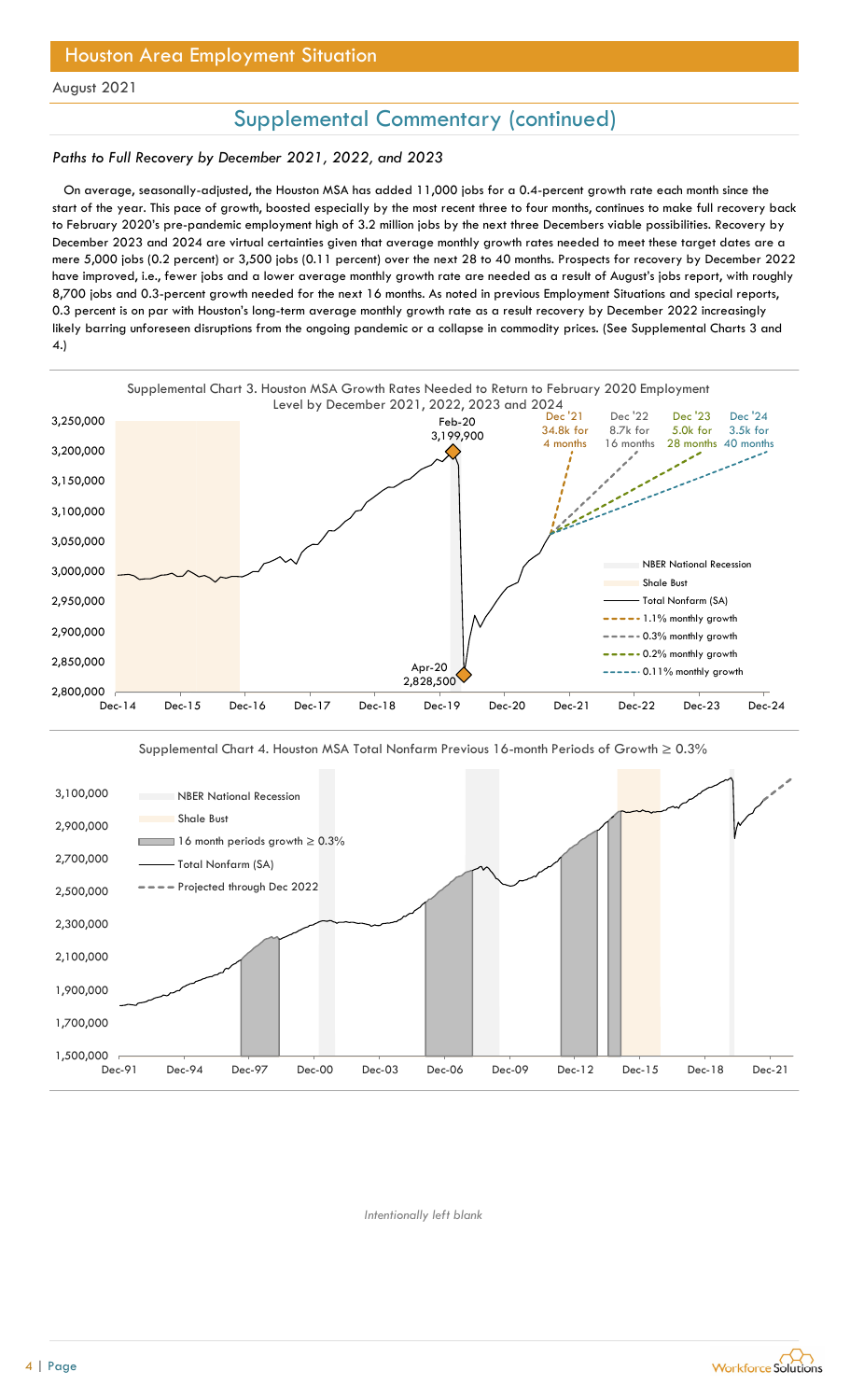## GAINING INDUSTRY HIGHLIGHTS

## Professional and Business Services revised upward by 300 jobs for a June to July larger net gain

Professional and Business Services was the largest gaining sector over the month up 5,500 jobs, or 1.1 percent. (see Chart 6.) This was the largest-ever gain in the month of August since records began in 1990. The largest all-time one-month gain on record for this sector occurred in March 2021, up 8,000 jobs. The largest decline on record occurred in April 2020, down - 37,800 jobs. Historically in the month of August, Professional and Business Services has added an average of 1,800 jobs over the month, which indicates that this month's gains are substantially above the long-term average. Professional, Scientific, and Technical Services was the largest contributor to the overall sector's increase, up 3,600 jobs over the month. The secondlargest contributor was Administrative and Support and Waste Management and Remediation Services, which added 2,000 jobs from July to August. Lastly, Management of Companies and Enterprises offset a portion of the sector's gains with a loss of - 100 jobs. Professional and Business Services employment was

Year over year, Professional and Business Services was up 24,900 jobs, or 5.2 percent. (see Chart 7.) Furthermore, 17.3 percent of total (gross) jobs added across the region over the past year can be attributed to Professional and Business Services. The largest over-the-year gain on record for this sector occurred in November 2012, up 30,800 jobs. The largest decline on record occurred in February 2021, down -37,400 jobs. Professional, Scientific, and Technical Services was the largest contributor to the overall sector's increase, up 13,700 jobs over the year. The second-largest contributor was Administrative and





Over-the-year Change Support and Waste Management and Remediation Services, which added 10,500 jobs from August a year ago. Lastly, Management of Companies and Enterprises contributed, 700 jobs. Since shedding -41,400 jobs over March and April 2020 due to the impact of COVID-19, this sector has recovered approximately 80 percent of jobs lost as of August. Professional and Business Services's share of Houston area Total Nonfarm Employment has remained constant at 16.6 percent over the past year.



This sector is composed of establishments specializing in professional, scientific, and technical activities; managment of establishments holding equity interests in order to influence management decisions; and office administration, hiring of personnel, security, cleaning, and waste disposal. Of the three main component industries, Professional, Scientific, and Technical Services accounts for a plurality of the sector's employment at 48 percent. (see Chart 8.) Across the Houston MSA, the concentration of jobs in the overall sector is 15 percent higher than the national average, due to times more jobs in Professional, Scientific, and Technical Services serving the oil and gas industry.



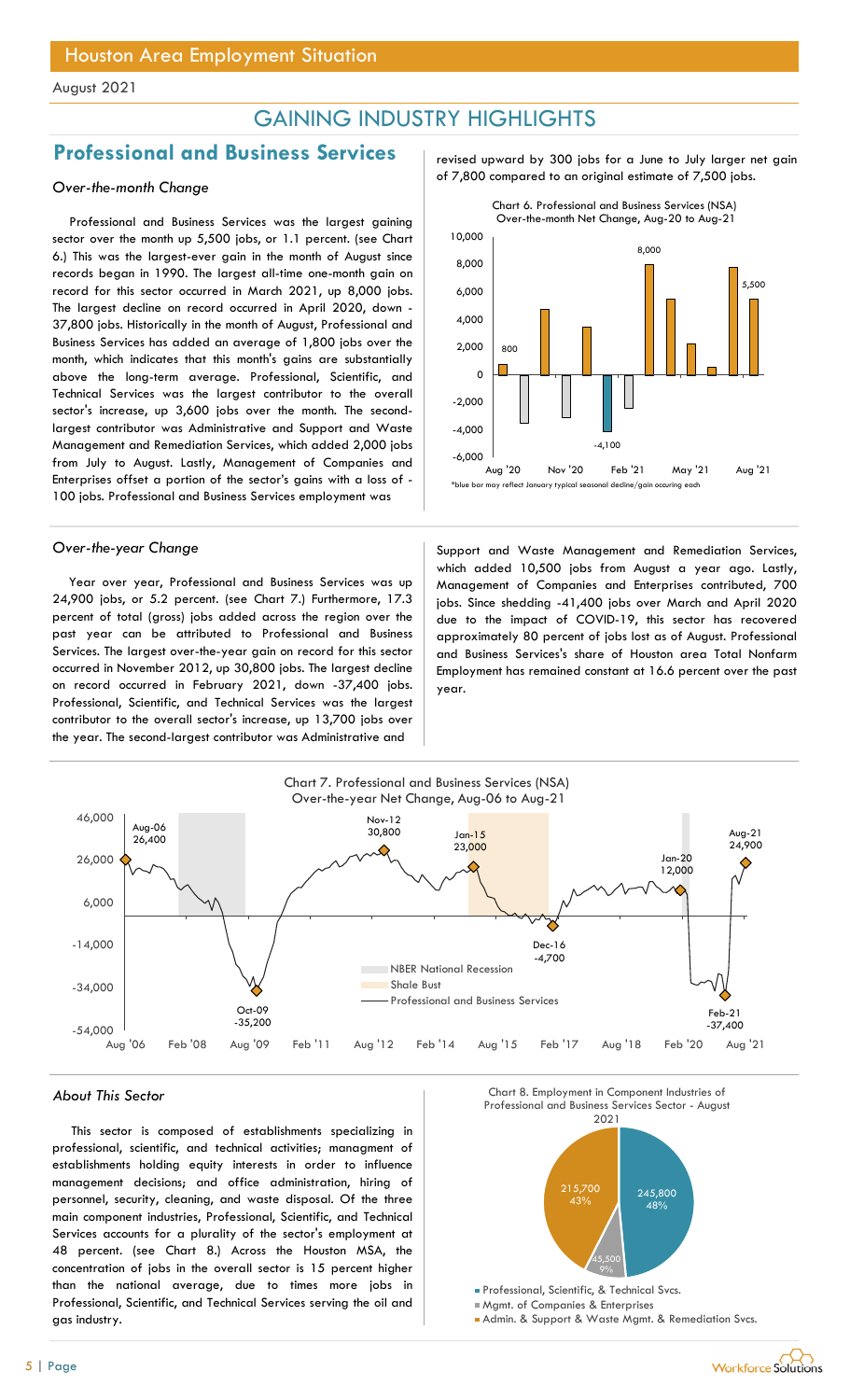## GAINING INDUSTRY HIGHLIGHTS

## Education and Health Services

### Over-the-month Change

Education and Health Services was the second-largest gaining sector over the month up 4,000 jobs, or 1.0 percent. (see Chart 9.) The largest all-time one-month gain on record for this sector occurred in May 2020, up 15,500 jobs. The largest decline on record occurred in April 2020, down -42,900 jobs. Historically in the month of August, Education and Health Services has added an average of 2,600 jobs over the month, which indicates that this month's gains are substantially above the long-term average. Educational Services was the largest contributor to the overall sector's increase, up 3,000 jobs over the month. The secondlargest contributor was Health Care and Social Assistance, which added 1,000 jobs from July to August. Education and Health Services employment was revised upward by 3,900 jobs for a June to July larger net gain of 4,700 compared to an original estimate of 800 jobs.



Year over year, Education and Health Services was up 16,400 jobs, or 4.2 percent. (see Chart 10.) This was the largest-ever year-over-year gain in the month of August since records began in 1990. The largest over-the-year gain on record for this sector occurred in April 2021, up 28,100 jobs. The largest decline on record occurred in April 2020, down -34,200 jobs. Health Care and Social Assistance was the largest contributor to the overall sector's increase, up 11,900 jobs over the year. The secondlargest contributor was Educational Services, which added 4,500 jobs from August a year ago. Since shedding -45,700 jobs

 $\begin{array}{|c|c|c|c|c|}\n\hline\n\text{2,000} & \text{m} & \text{m} \\
\hline\n\end{array}$ 4,000 and 4,000 and 4,000 and 4,000 and 4,000 and 4,000 and 4,000 and 4,000 and 4,000 and 4,000 and 4,000 and 4,000 and 4,000 and 4,000 and 4,000 and 4,000 and 4,000 and 4,000 and 4,000 and 4,000 and 4,000 and 4,000 and 4, -4,400 4,700 4,000  $-6,000$  and  $-6,000$  and  $-6,000$  and  $-6,000$  and  $-6,000$  and  $-6,000$  and  $-6,000$  and  $-6,000$  and  $-6,000$  and  $-6,000$  and  $-6,000$  and  $-6,000$  and  $-6,000$  and  $-6,000$  and  $-6,000$  and  $-6,000$  and  $-6,000$  and -4,000 **A** -2,000 **discussed and the set of the set of the set of the set of the set of the set of the set of the set of t** ᠐├<del>┖╵**╒╸╚**╷╚╎╚╶╻╷╄╝╶╝╺╕╄╝╷╖</del> 2,000  $6,000$  and  $100$  and  $100$  and  $100$  and  $100$  and  $100$  and  $100$  and  $100$  and  $100$  and  $100$  and  $100$  and  $100$  and  $100$  and  $100$  and  $100$  and  $100$  and  $100$  and  $100$  and  $100$  and  $100$  and  $100$  and  $100$  and CHLIGHTS<br>
Chart 9. Education and Health Services (NSA)<br>
Over-the-month Net Change, Aug-20 to Aug-21<br>
4,000<br>
4,700<br>
4,000<br>
Aug '20 Nov '20 Feb '21 May '21 Aug '21<br>
may reflect January typical secundal decline/gain occuring \*blue bar may reflect January typical seasonal decline/gain occuring each year

Chart 9. Education and Health Services (NSA) Over-the-month Net Change, Aug-20 to Aug-21

Over-the-year Change and Sover March and April 2020 due to the impact of COVID-19, this sector has recovered approximately 90 percent of jobs lost as of August. Education and Health Services's share of Houston area Total Nonfarm Employment has remained constant at 13.5 percent over the past year.



## About This Sector Chart II. Employment in Component Industries of Chart II. Employment in Component Industries of Chart II. Employment in Component Industries of Chart II. Employment in Component Industries of Chart II. Em

This sector is composed of establishments that provide private education services (i.e. excluding pubicly-funded primary, secondary, and postsecondary institutions) and establishments that provide healthcare and social assistance to individuals. Of the two main component industries, Health Care and Social Assistance accounts for the majority of the sector's employment at 84 percent. (see Chart 11.) Across the Houston MSA, the concentration of jobs in the overall sector is 16 percent less than the national average, despite the high physical concentration of healthcare jobs centered around Texas Medical Center.



Chart 11. Employment in Component Industries of

Educational Svcs. Health Care & Social Assistance

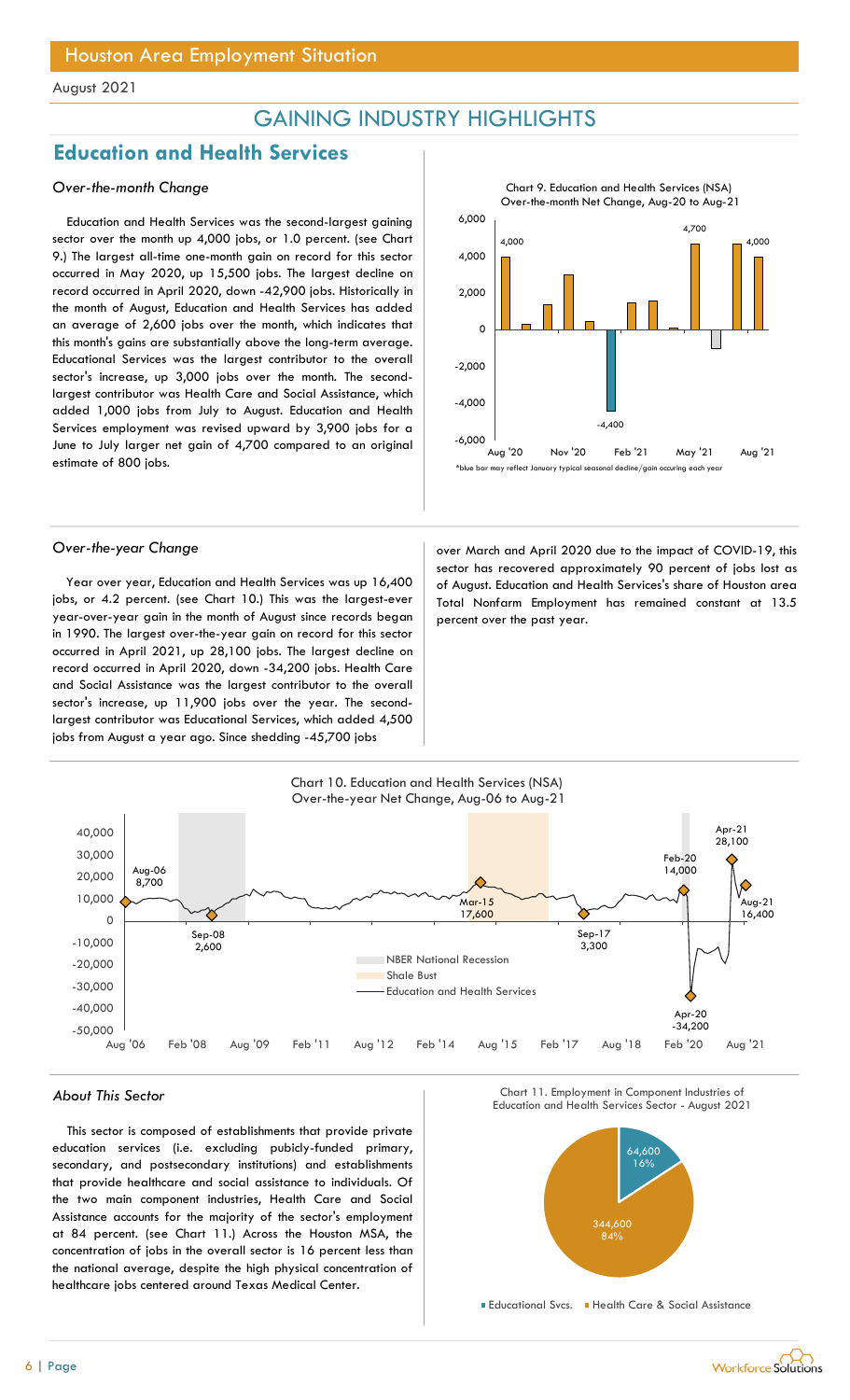## GAINING INDUSTRY HIGHLIGHTS

## **Construction**

### Over-the-month Change

Construction was the third-largest gaining sector over the month up 2,100 jobs, or 1.0 percent. (see Chart 12.) The largest all-time one-month gain on record for this sector occurred in March 2021, up 8,500 jobs. The largest decline on record occurred in April 2020, down -23,700 jobs. Historically in the month of August, Construction has added an average of 1,100 jobs over the month, which indicates that this month's gains are substantially above the long-term average. Specialty Trade Contractors was the largest contributor to the overall sector's increase, up 1,500 jobs over the month. The second-largest contributor was Heavy and Civil Engineering Construction, which added 400 jobs from July to August. Lastly, Construction of Buildings contributed, 200 jobs. Construction employment was revised upward by 500 jobs for a June to July smaller net loss of -1,500 compared to an original estimate of -2,000 jobs.



Year over year, Construction was down -2,300 jobs, or -1.1 percent. (see Chart 13.) Among sectors currently showing contraction, this sector is the fastest declining in percentage terms across the Houston area. Furthermore, 48.9 percent of total (gross) jobs lost across the region over the past year can be attributed to Construction. The largest over-the-year gain on record for this sector occurred in December 2014, up 19,700 jobs. The largest decline on record occurred in February 2021, down -37,800 jobs. Heavy and Civil Engineering Construction was the largest contributor to the overall sector's decline, down



Over-the-year Change and the second-largest declining -2,200 jobs over the year. The second-largest declining contributor was Construction of Buildings, which lost -500 jobs from August a year ago. Lastly, Specialty Trade Contractors offset a portion of the sector's losses with a gain of 400 jobs. Since shedding -24,000 jobs over March and April 2020 due to the impact of COVID-19, this sector continues to post losses resulting in total employment that remains -10 percent below levels reported in February 2020. Construction's share of Houston area Total Nonfarm Employment has fallen from 7.1 percent to 6.7 percent over the past year.



#### About This Sector

This sector comprises establishments engaged in the construction of buildings, infrastructure, site preparation and subdivision, and specialty trades e.g. masonry, painting, and electrical work. Of the three main component industries, Specialty Trade Contractors accounts for a slight majority of the sector's employment at just over 53 percent. (see Chart 14.) Across the Houston MSA, the concentration of jobs in the overall Construction sector is 29 percent higher than the national average, due to 2.2 times more jobs in Heavy and Civil Engineering Construction related to turnaround maintenance of petrochemical facilities.





- 
- **Specialty Trade Contractors**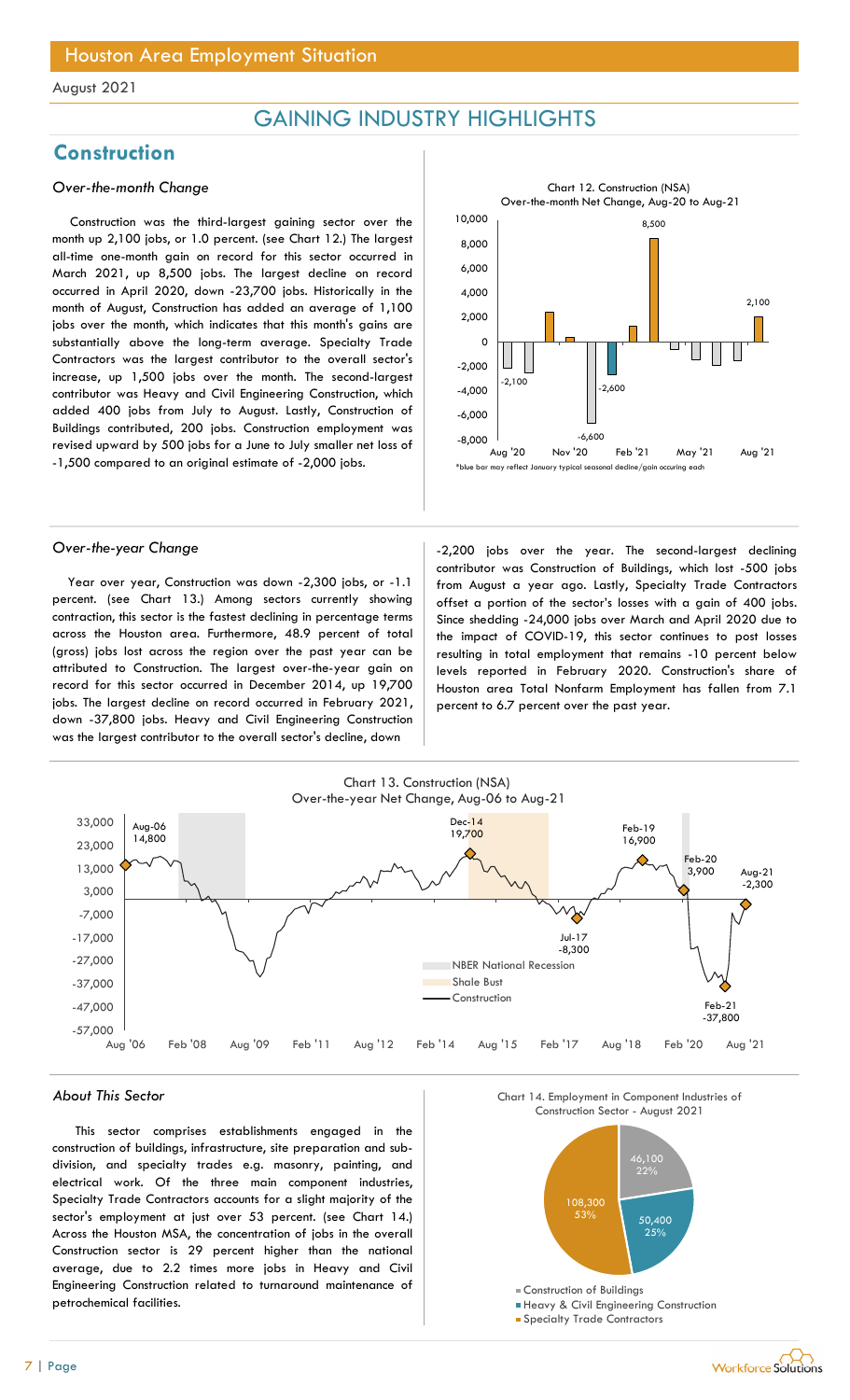## GAINING INDUSTRY HIGHLIGHTS

## Trade, Transportation, and Utilities

### Over-the-month Change

Trade, Transportation, and Utilities also saw an increase over the month up 2,000 jobs, or 0.3 percent. (see Chart 15.) The largest all-time one-month gain on record for this sector occurred in November 2019, up 17,400 jobs. The largest decline on record occurred in April 2020, down -50,000 jobs. Historically in the month of August, Trade, Transportation, and Utilities has added an average of 2,700 jobs over the month, which indicates that this month's gains are moderately below the long-term average. Wholesale Trade was the largest contributor to the overall sector's increase, up 900 jobs over the month. The secondlargest contributor was Retail Trade, which added 600 jobs from July to August. Lastly, Transportation, Warehousing, and Utilities contributed, 500 jobs. Trade, Transportation, and Utilities employment was revised upward by 200 jobs for a June to July smaller net loss of -2,500 compared to an original estimate of - 2,700 jobs.

Year over year, Trade, Transportation, and Utilities was up 24,300 jobs, or 4.0 percent. (see Chart 16.) This was the largestever year-over-year gain in the month of August since records began in 1990. Furthermore, 16.9 percent of total (gross) jobs added across the region over the past year can be attributed to Trade, Transportation, and Utilities. The largest over-the-year gain on record for this sector occurred in April 2021, up 47,400 jobs. The largest decline on record occurred in April 2020, down - 46,200 jobs. Transportation, Warehousing, and Utilities was the largest contributor to the overall sector's increase, up 15,500



Over-the-year Change in the second-largest contributor was in the year. The second-largest contributor was Wholesale Trade, which added 4,600 jobs from August a year ago. Lastly, Retail Trade contributed, 4,200 jobs. Trade, Transportation, and Utilities's share of Houston area Total Nonfarm Employment has fallen from 20.8 percent to 20.7 percent over the past year.



This sector is composed of establishments wholesaling agriculture, mining, and manufactured goods; retailing goods in small quantities to the public incl. online; transporting passengers and cargo; warehousing and storage; and providing electricity, natural gas, water, and sewage removal. Of the three main component industries, Retail Trade accounts for a plurality of the sector's employment at 47 percent. (see Chart 17.) Across the Houston MSA, the concentration of jobs in the overall sector is 11 percent higher than the national average, due to a 37-percent higher concentration in Wholesale Trade primarily related to the oil and gas industry.

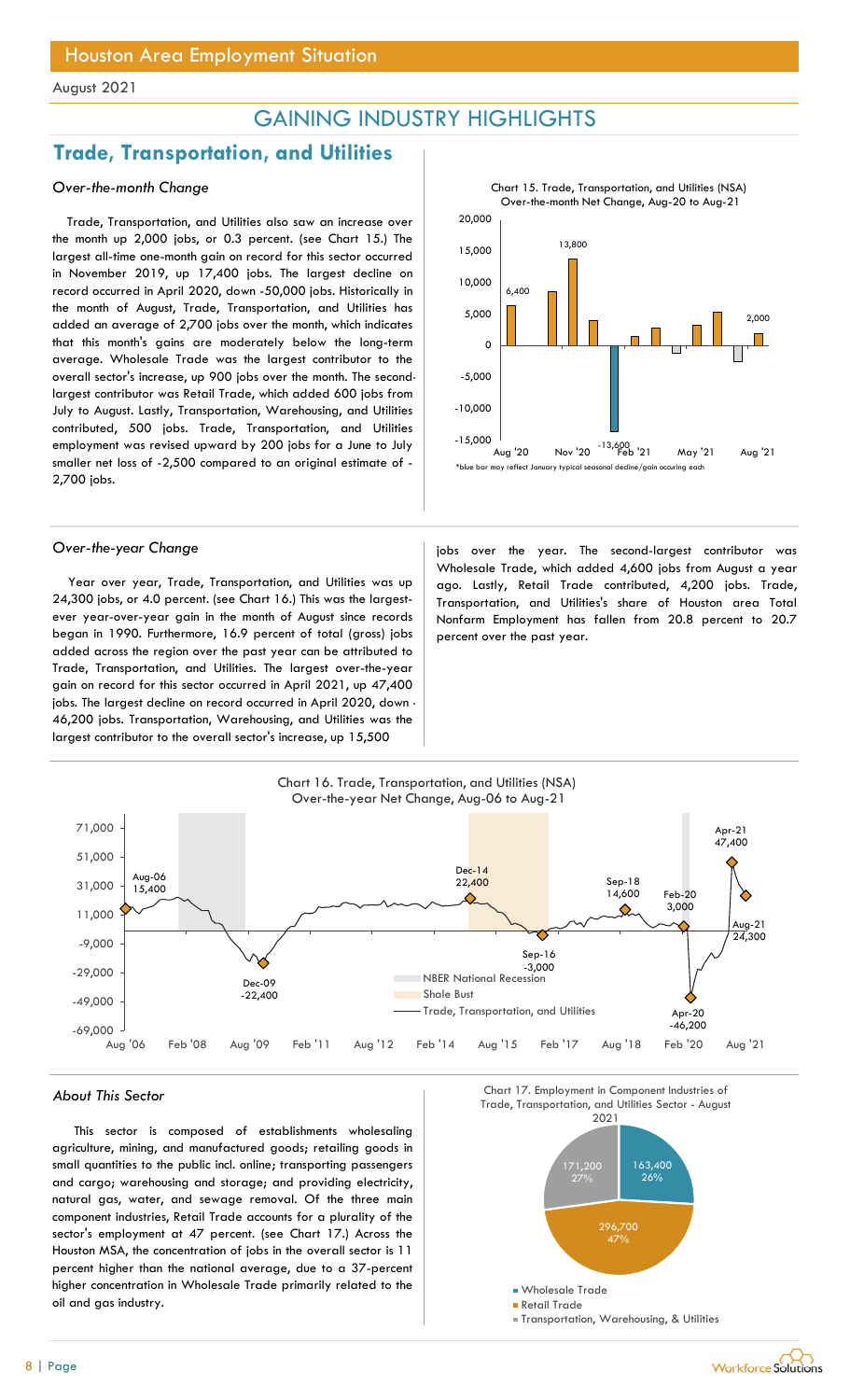## GAINING INDUSTRY HIGHLIGHTS

## Financial Activities

### Over-the-month Change

Financial Activities also saw an increase over the month up 1,500 jobs, or 0.9 percent. (see Chart 18.) This was the largestever gain in the month of August since records began in 1990. The largest all-time one-month gain on record for this sector occurred in October 2020, up 2,700 jobs. The largest decline on record occurred in April 2020, down -6,900 jobs. Historically in the month of August, Financial Activities has added an average of 200 jobs over the month, which indicates that this month's gains are substantially above the long-term average. Real Estate and Rental and Leasing was the largest contributor to the overall sector's increase, up 1,400 jobs over the month. The secondlargest contributor was Finance and Insurance, which added 100 jobs from July to August. Financial Activities employment was revised downward by -100 jobs for a June to July smaller net gain of 200 compared to an original estimate of 300 jobs.



Year over year, Financial Activities was up 1,300 jobs, or 0.8 percent. (see Chart 19.) The largest over-the-year gain on record for this sector occurred in September 1998, up 9,000 jobs. The largest decline on record occurred in February 2021, down -7,100 jobs. Finance and Insurance was the largest contributor to the overall sector's increase, up 2,600 jobs over the year. One component industry that provided a partial offset was Real Estate and Rental and Leasing, which lost -1,300 jobs from August a year ago. Since shedding -7,800 jobs over March and April 2020 due to the impact of COVID-19, this sector has

Over-the-year Change and the recovered approximately 40 percent of jobs lost as of August. Financial Activities's share of Houston area Total Nonfarm Employment has fallen from 5.6 percent to 5.4 percent over the past year.



#### About This Sector

This sector is composed of establishments renting, leasing, or allowing use of assets, and financial transactions such as creation, liquidation, or change in ownership of financial assets, underwriting of insurance, and annuities. Of the two main component industries, Finance and Insurance accounts for the majority of the sector's employment at 65 percent. (see Chart 20.) Across the Houston MSA, the concentration of jobs in the overall Financial Activities sector is 11 percent less than the national average, due to a 22-percent lower concentration in Finance and Insurance offsetting a 20-percent higher concentration in Real Estate and Rental and Leasing.





**Real Estate & Rental & Leasing Finance & Insurance**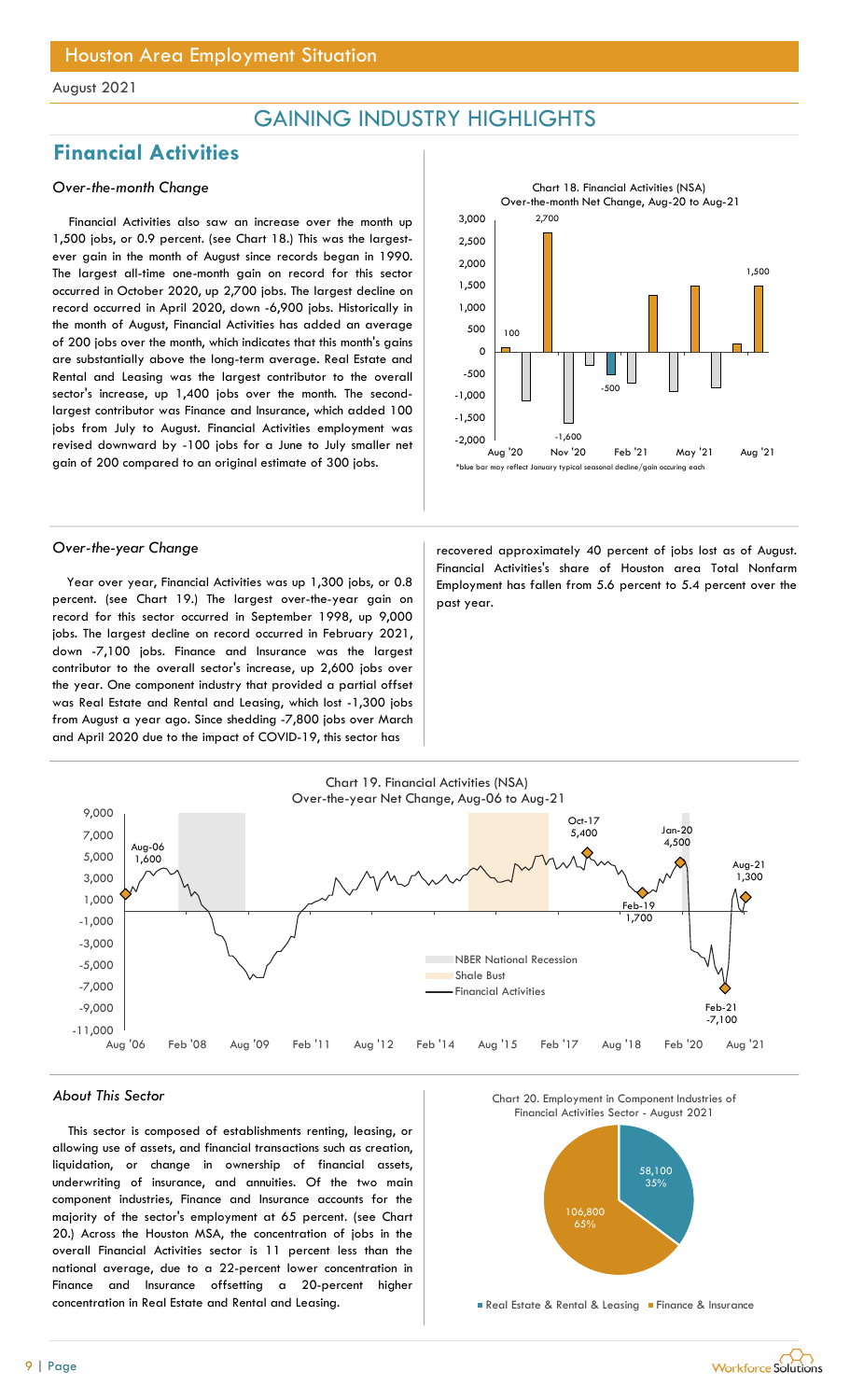## GAINING INDUSTRY HIGHLIGHTS

## Mining and Logging

### Over-the-month Change

Mining and Logging also saw an increase over the month up 1,400 jobs, or 2.0 percent. (see Chart 21.) The largest all-time one-month gain on record for this sector occurred in June 2011, up 2,800 jobs. The largest decline on record occurred in April 2020, down -5,200 jobs. Historically in the month of August, Mining and Logging has added an average of 70 jobs over the month, which indicates that this month's gains are substantially above the long-term average. Oil and Gas Extraction was the largest contributor to the overall sector's increase, up 800 jobs over the month. The second-largest contributor was Support Activities for Mining, which added 600 jobs from July to August. Lastly, Other Mining and Logging Undefined saw no change over the month. Mining and Logging employment was revised upward by 100 jobs for a June to July smaller net loss of -400 compared to an original estimate of -500 jobs.



Year over year, Mining and Logging was up 7,300 jobs, or 11.7 percent. (see Chart 22.) Among sectors currently showing growth, this sector is the third-fastest growing in percentage terms across the Houston area. The largest over-the-year gain on record for this sector occurred in December 2011, up 11,900 jobs. The largest decline on record occurred in January 2016, down -21,800 jobs. Support Activities for Mining was the largest contributor to the overall sector's increase, up 5,600 jobs over the year. The second-largest contributor was Oil and Gas Extraction, which added 1,100 jobs from August a year ago.



Over-the-year Change **Lastly, Other Mining and Logging Undefined contributed**, 600 jobs. Since shedding -6,100 jobs over March and April 2020 due to the impact of COVID-19, this sector continues to post losses resulting in total employment that remains -10 percent below levels reported in February 2020. Mining and Logging's share of Houston area Total Nonfarm Employment has risen from 2.1 percent to 2.3 percent over the past year.



#### About This Sector

This sector comprises establishments extracting naturally occurring minerals such as coal and ores; liquid minerals, such as crude petroleum and natural gas; and timber. Of the three main component industries, Oil and Gas Extraction accounts for a plurality of the sector's employment at 50 percent. (see Chart 23.) Across the Houston MSA, the concentration of jobs in the overall Mining and Logging sector is 5.2 times the national average, due to the region's role as a global hub for the oil and gas industry.

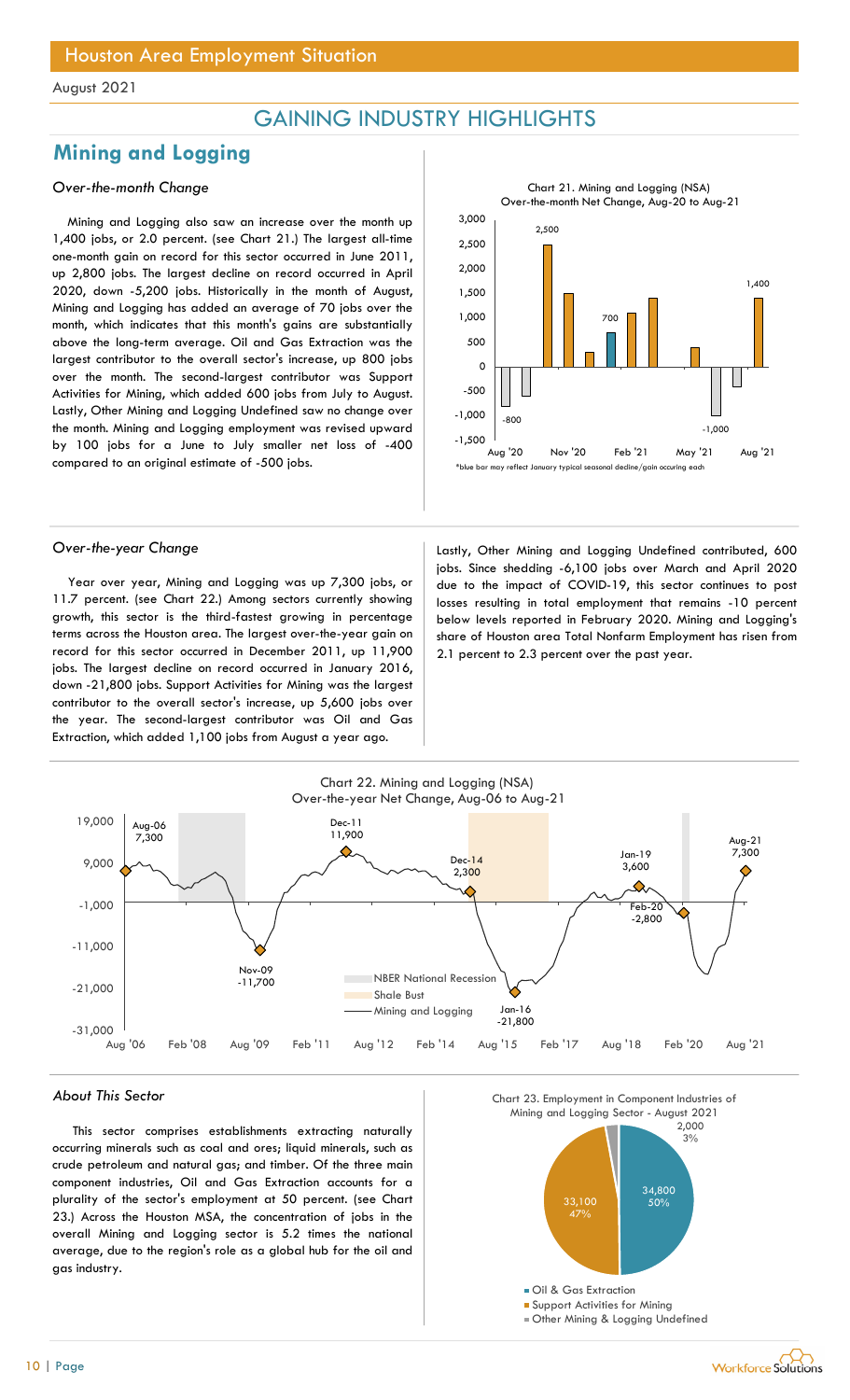## GAINING INDUSTRY HIGHLIGHTS

## **Manufacturing**

### Over-the-month Change

Manufacturing also saw an increase over the month up 1,300 jobs, or 0.6 percent. (see Chart 24.) This was the largest-ever gain in the month of August since records began in 1990. The largest all-time one-month gain on record for this sector occurred in June 1990, up 3,200 jobs. The largest decline on record occurred in April 2020, down -10,600 jobs. Historically in the month of August, Manufacturing has added an average of 40 jobs over the month, which indicates that this month's gains are substantially above the long-term average. Durable Goods was the largest contributor to the overall sector's increase, up 1,700 jobs over the month. One component industry that provided a partial offset was Non-Durable Goods, which lost -400 jobs from July to August. Manufacturing employment was revised downward by -1,400 jobs for a June to July smaller net gain of 2,300 compared to an original estimate of 3,700 jobs.



Year over year, Manufacturing was down -100 jobs, or 0.0 percent. (see Chart 25.) Among sectors currently showing contraction, this sector is the third-fastest declining in percentage terms across the Houston area. The largest over-the-year gain on record for this sector occurred in June 2012, up 17,700 jobs. The largest decline on record occurred in January 2021, down - 29,000 jobs. Durable Goods was the largest contributor to the overall sector's decline, down -400 jobs over the year. One component industry that provided a partial offset was Non-Durable Goods, which gained 300 jobs from August a year ago.

Over-the-year Change Since shedding -11,500 jobs over March and April 2020 due to the impact of COVID-19, this sector continues to post losses resulting in total employment that remains -10 percent below levels reported in February 2020. Manufacturing's share of Houston area Total Nonfarm Employment has fallen from 7.2 percent to 6.9 percent over the past year.



#### About This Sector

This sector comprises establishments engaged in the mechanical, physical, or chemical transformation of materials, substances, or components into new products. Of the two main component industries, Durable Goods accounts for the majority of the sector's employment at 61 percent. (see Chart 26.) Across the Houston MSA, the concentration of jobs in the overall Manufacturing sector is 19 percent less than the national average.



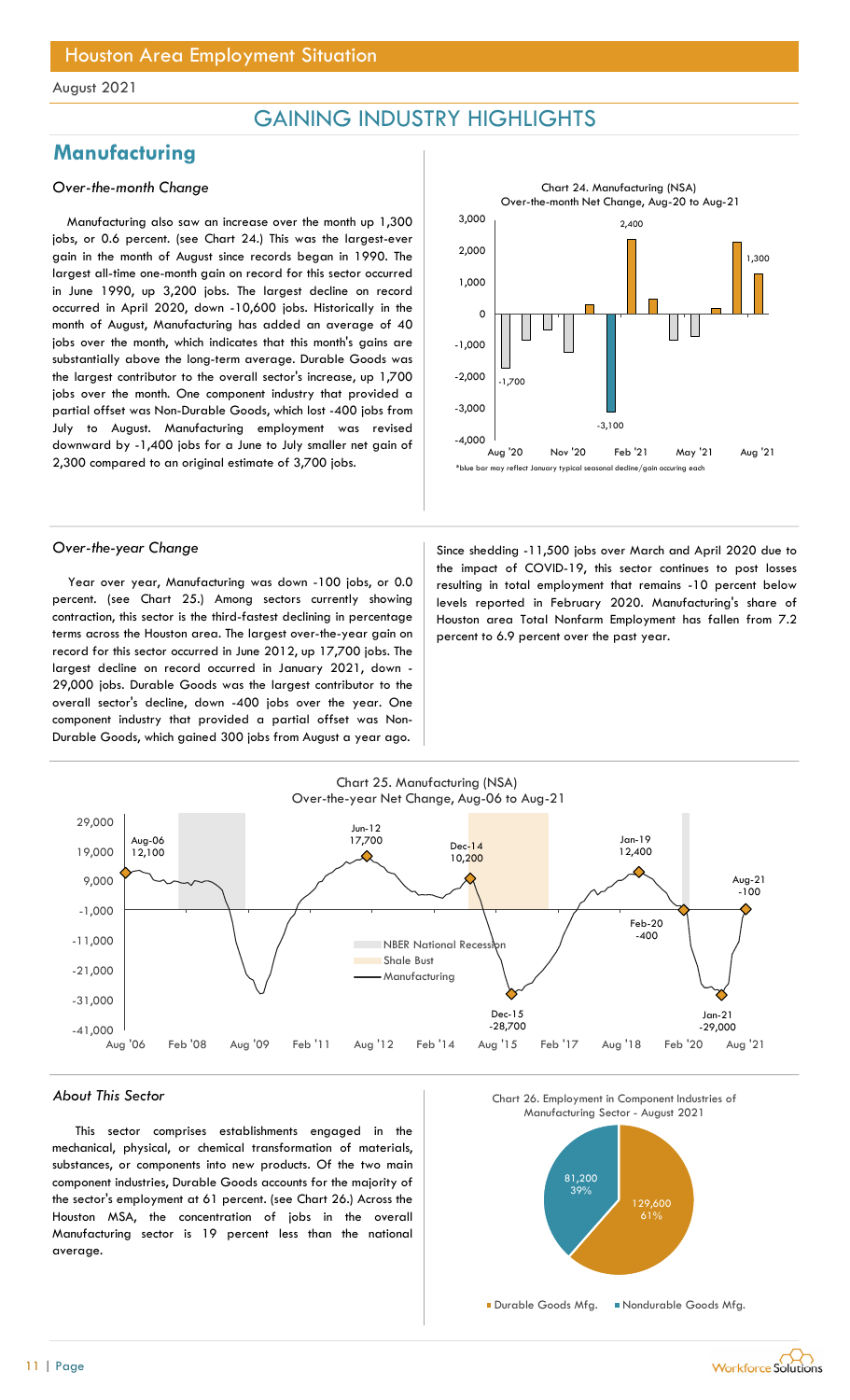## GAINING INDUSTRY HIGHLIGHTS

## **Information**

### Over-the-month Change

Information was unchanged over the month. (see Chart 27.) The largest all-time one-month gain on record for this sector occurred in July 1994, up 1,500 jobs. The largest decline on record occurred in April 2020, down -3,900 jobs. Historically in the month of August, Information has lost an average of -70 jobs over the month, which indicates that this month's net zero change is slightly smaller than the long-term average decline. Information employment saw no revision from June to July leaving the previous month's original increase of 200 intact.



Year over year, Information was up 1,500 jobs, or  $5.5$  constant at 0.9 percent over the past year. percent. (see Chart 28.) The largest over-the-year gain on record for this sector occurred in June 1997, up 4,600 jobs. The largest decline on record occurred in April 2002, down -7,000 jobs. Other Information Undefined was the largest contributor to the overall sector's increase, up 1,600 jobs over the year. One component industry that provided a partial offset was Telecommunications, which lost -100 jobs from August a year ago. Since shedding -4,500 jobs over March and April 2020 due to the impact of COVID-19, this sector has recovered

Over-the-year Change approximately 20 percent of jobs lost as of August. Information's share of Houston area Total Nonfarm Employment has remained



### About This Sector

This sector comprises establishments producing and distributing information and cultural products, e.g. traditional and online news publishing; software publishing; the motion picture and sound recording; TV broadcasting; and telecommunications. Of the two main component industries, Other Information Undefined accounts for the majority of the sector's employment at 57 percent. (see Chart 29.) Across the Houston MSA, the concentration of jobs in the overall Information sector is 50 percent less than the national average.





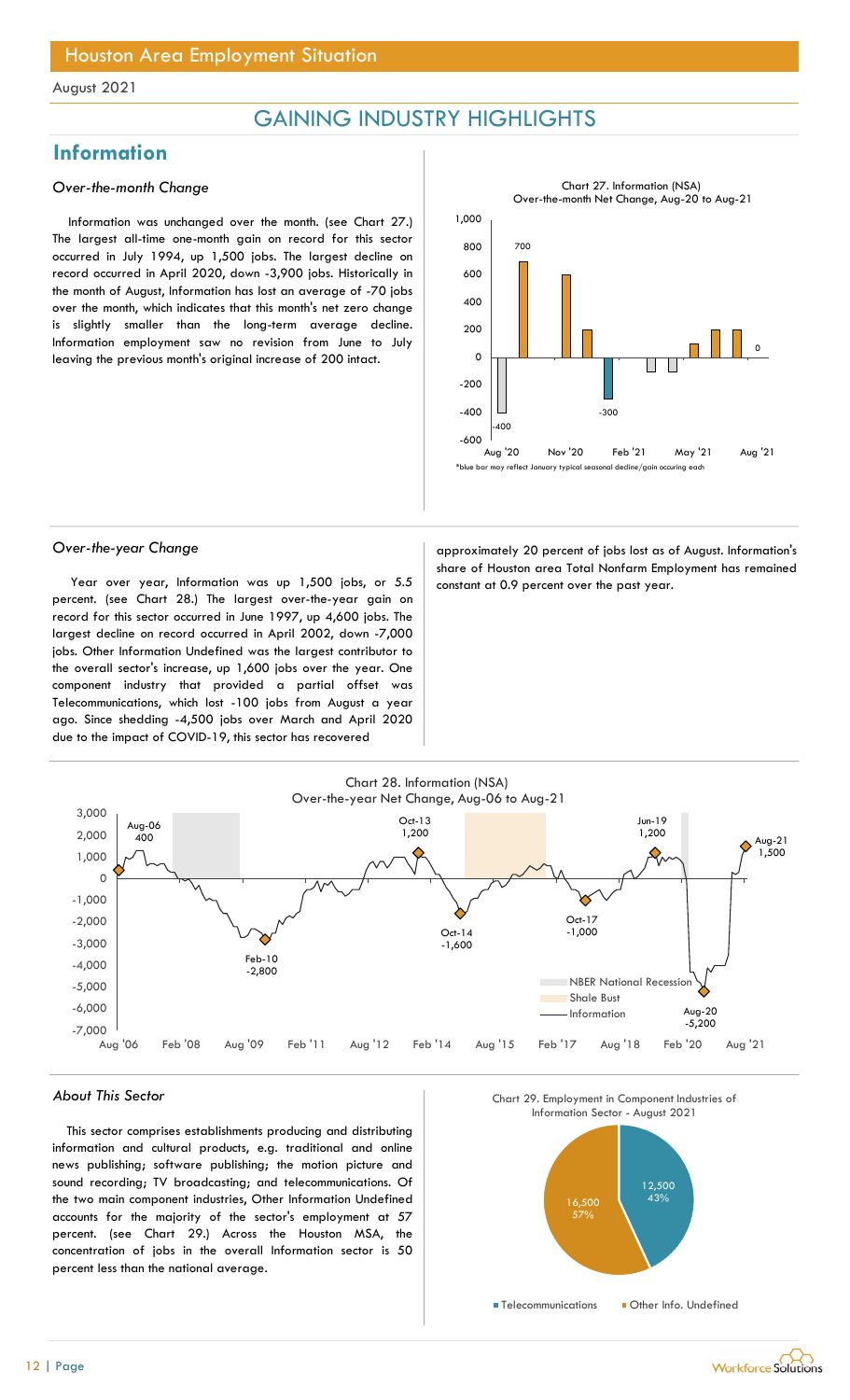## DECLINING INDUSTRY HIGHLIGHTS

Government was the largest declining sector over the month down -7,700 jobs, or -1.9 percent. (see Chart 30.) This was the largest-ever decline in the month of August since records began in 1990. The largest all-time one-month gain on record for this sector occurred in September 2013, up 22,500 jobs. The largest decline on record occurred in April 2020, down -10,700 jobs. Historically in the month of August, Government has lost an average of -200 jobs over the month, which indicates that this month's losses are substantially larger than the long-term average decline. August declines in Government are typical, mainly driven by Local Government Educational Services, which concludes three months of seasonal losses beginning in June. Local Government was the largest contributor to the overall sector's decline, down -8,300 jobs over the month. One component industry that provided a partial offset was Federal Government, which gained 200 jobs from July to August. Lastly, State Government offset a portion of the sector's losses with a

Year over year, Government was down -2,300 jobs, or -0.6 percent. (see Chart 31.) Among sectors currently showing contraction, this sector is the second-fastest declining in percentage terms across the Houston area. Furthermore, 48.9 percent of total (gross) jobs lost across the region over the past year can be attributed to Government. The largest over-theyear gain on record for this sector occurred in May 2010, up 19,100 jobs. The largest decline on record occurred in January 2012, down -17,100 jobs. Federal Government was the largest contributor to the overall sector's decline, down -4,200 jobs over

Government and a setting gain of 400 jobs. Government employment was revised upward by 2,500 jobs for a June to July smaller net loss of -16,100<br>Compared to an original estimate of -18,600 jobs.



Over-the-year Change the year the year. One component industry that provided a partial offset was Local Government, which gained 900 jobs from August a year ago. Lastly, State Government offset a portion of the sector's losses with a gain of 1,000 jobs. Since shedding -9,100 jobs over March and April 2020 due to the impact of COVID-19, this sector continues to post losses resulting in total employment that remains -10 percent below levels reported in February 2020. Government's share of Houston area Total Nonfarm Employment has fallen from 13.4 percent to 12.7 percent over the past year.



#### About This Sector

This sector consists of establishments of federal, state, and local government agencies that administer, oversee, and manage public programs and have executive, legislative, or judicial authority over other institutions within a given area that are not performed by private establishments. For MSA data, this includes public education but excludes healthcare. Of the three main component industries, Local Government accounts for the majority of the sector's employment at 69 percent. (see Chart 32.) Across the Houston MSA, the concentration of jobs in the overall Government sector is 11 percent less than the national average.

Chart 32. Employment in Component Industries of



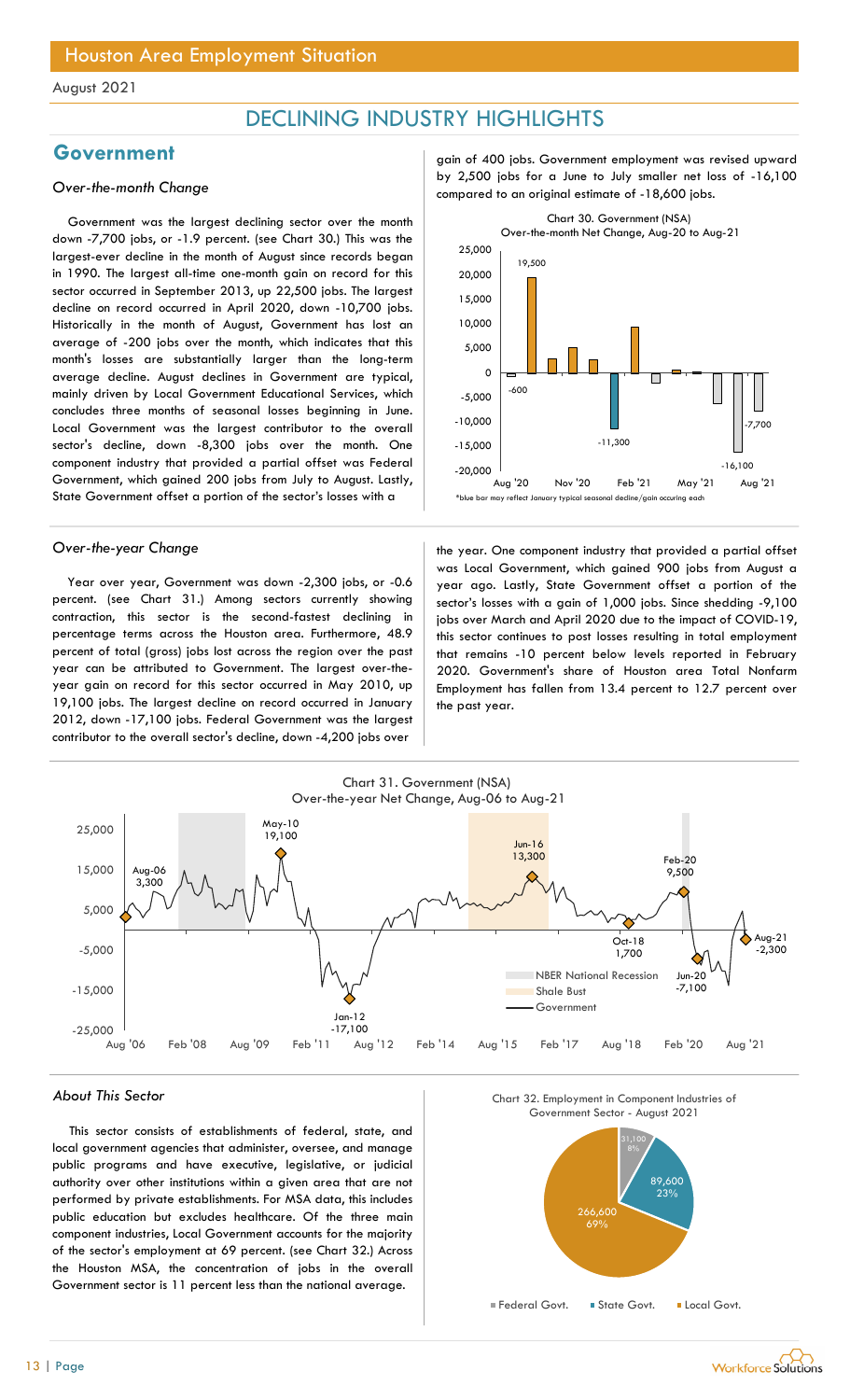## DECLINING INDUSTRY HIGHLIGHTS

## Leisure and Hospitality and  $\frac{1}{2}$  a June to July smaller net gain of 1,900 compared to an original

Leisure and Hospitality was the second-largest declining sector over the month down -4,900 jobs, or -1.5 percent. (see Chart 33.) This was the largest-ever decline in the month of August since records began in 1990. The largest all-time one-month gain on record for this sector occurred in May 2020, up 42,100 jobs. The largest decline on record occurred in April 2020, down - 123,400 jobs. Historically in the month of August, Leisure and Hospitality has added an average of 40 jobs over the month, which indicates that this month's losses are substantially in contrast to the long-term average gain. Historically, job gains have been recorded in the month of August approximately 60 percent of the time since records began. Accommodation and Food Services was the largest contributor to the overall sector's decline, down -3,200 jobs over the month. The second-largest declining contributor was Arts, Entertainment, and Recreation, which lost -1,700 jobs from July to August. Leisure and Hospitality employment was revised downward by -700 jobs for

Year over year, Leisure and Hospitality was up 54,500 jobs, or 20.3 percent. (see Chart 34.) This was the largest-ever yearover-year gain in the month of August since records began in 1990. Among sectors currently showing growth, this sector is the fastest-growing in percentage terms across the Houston area. Furthermore, 37.8 percent of total (gross) jobs added across the region over the past year can be attributed to Leisure and Hospitality. The largest over-the-year gain on record for this sector occurred in April 2021, up 98,600 jobs. The largest decline on record occurred in April 2020, down -125,900

estimate of 2,600 jobs. Over-the-month Change



Over-the-year Change in the service of the services was the largest in the largest over-the-year Changes of the largest contributor to the overall sector's increase, up 49,700 jobs over the year. The second-largest contributor was Arts, Entertainment, and Recreation, which added 4,800 jobs from August a year ago. Since shedding -127,900 jobs over March and April 2020 due to the impact of COVID-19, this sector has recovered approximately 90 percent of jobs lost as of August. Leisure and Hospitality's share of Houston area Total Nonfarm Employment has risen from 9.2 percent to 10.6 percent over the past year.



#### About This Sector

This sector is composed of establishments that produce and promote in live performances, events, of exhibits of historical, cultural, or educational interest or related to recreation or hobbies intended for public viewing; and provide customers with lodging and/or meals and beverages for immediate consumption. Of the two main component industries, Accommodation and Food Services accounts for the majority of the sector's employment at 90 percent. (see Chart 35.) Across the Houston MSA, the concentration of jobs in the overall sector is 1 percent less than the national average.





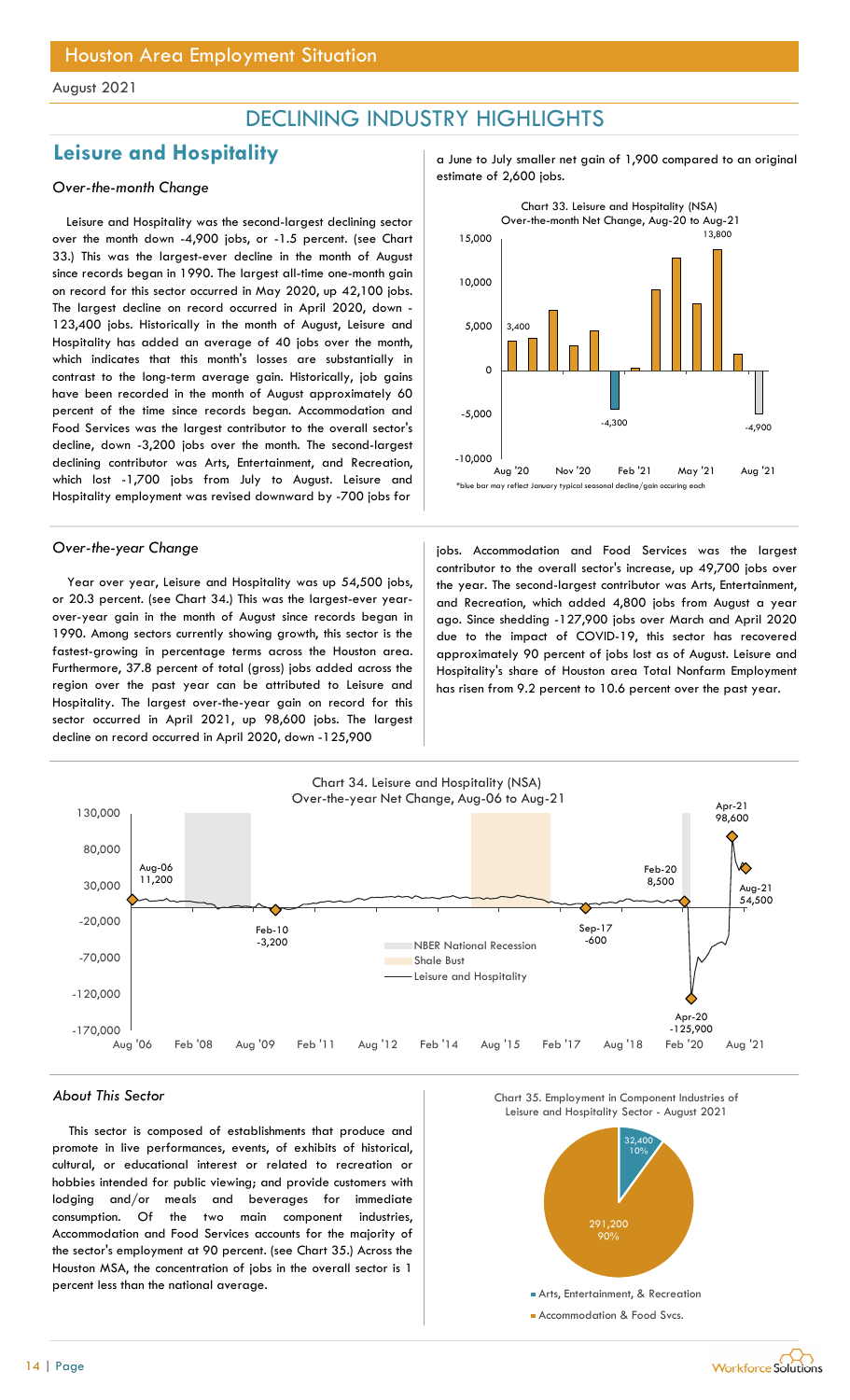## DECLINING INDUSTRY HIGHLIGHTS

## **Other Services**

### Over-the-month Change

Other Services was the third-largest declining sector over the month down -400 jobs, or -0.3 percent. (see Chart 36.) The largest all-time one-month gain on record for this sector occurred in June 2020, up 8,000 jobs. The largest decline on record occurred in April 2020, down -28,300 jobs. Historically in the month of August, Other Services has lost an average of -800 jobs over the month, which indicates that this month's losses are slightly smaller than the long-term average decline. Job losses are typically recorded in August of each year with only a handful of exceptions in the history of the series. NOTE: No subsector is published at the MSA level by the CES survey. See below for additional information. Other Services employment was revised upward by 2,000 jobs for a June to July larger net gain of 3,600 compared to an original estimate of 1,600 jobs.



Year over year, Other Services was up 13,900 jobs, or 13.8 percent. (see Chart 37.) This was the largest-ever year-overyear gain in the month of August since records began in 1990. Among sectors currently showing growth, this sector is the secondfastest growing in percentage terms across the Houston area. The largest over-the-year gain on record for this sector occurred in April 2021, up 20,700 jobs. The largest decline on record occurred in April 2020, down -27,300 jobs. NOTE: No subsector is published at the MSA level by the CES survey. See below for additional information. Since shedding -30,200 jobs over March

Over-the-year Change and April 2020 due to the impact of COVID-19, this sector has recovered approximately 80 percent of jobs lost as of August. Other Services's share of Houston area Total Nonfarm Employment has risen from 3.5 percent to 3.8 percent over the past year.



#### About This Sector

This sector comprises establishments engaged in services not classified elsewhere such as equipment and machinery repair, religious activities, grantmaking, advocacy, and providing drycleaning and laundry services, and personal care services. Of the three main component industries, Personal and Laundry Services accounts for a plurality of the sector's employment at 48 percent as a subsector where self-employment is prevalent (source: Census - Non Employer Statistics and BLS - Quarterly Census of Employment and Wages). (see Chart 38.) Across the Houston MSA, the concentration of jobs in the overall Other Services sector is 5 percent less than the national average.



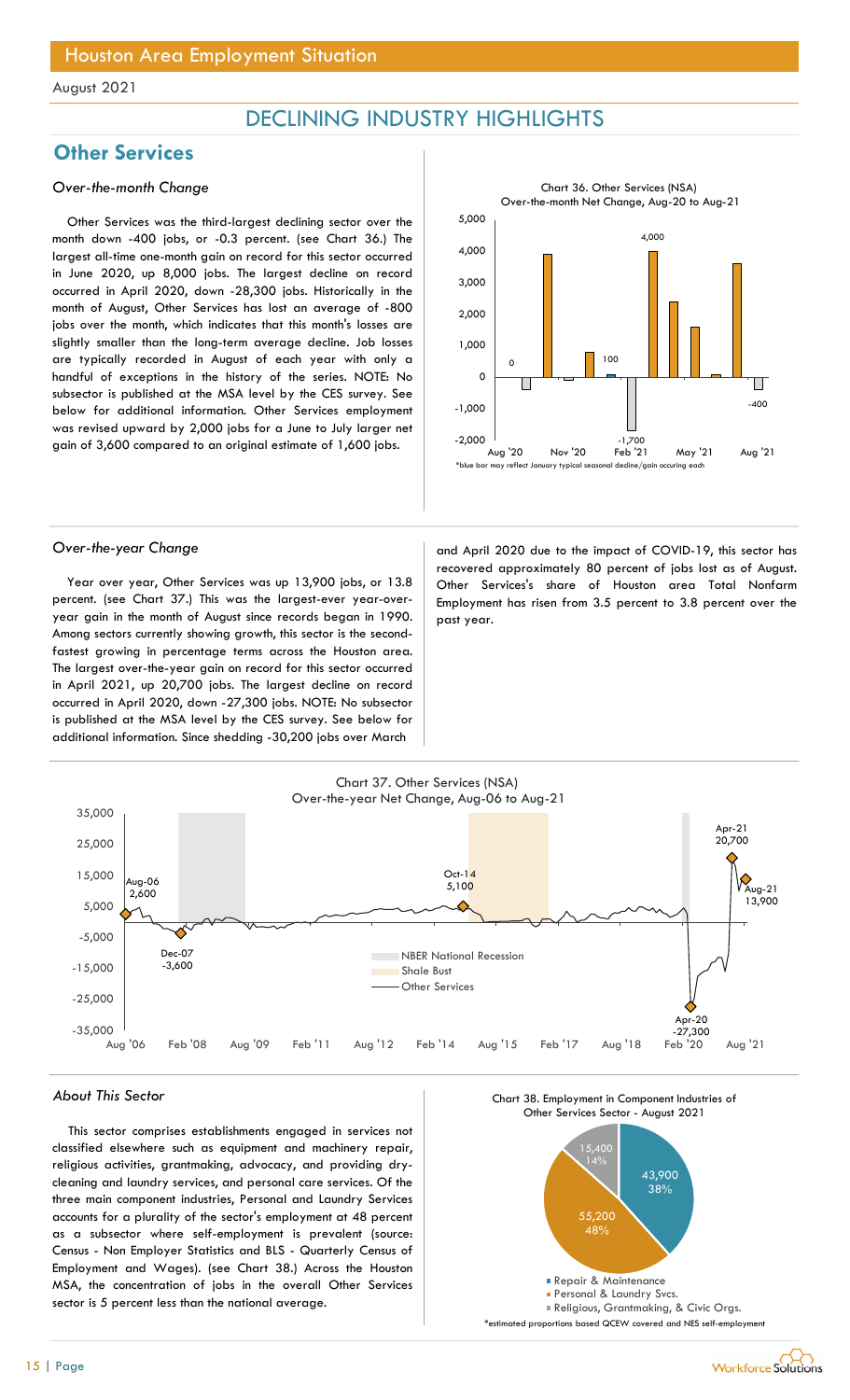## Unemployment Rates

## Not-Seasonally Adjusted

The Houston MSA (not-seasonally-adjusted) unemployment rate stood at 6.1 percent in August, down from July's 6.8 percent and down from 8.1 percent a year ago. This was above the statewide rate of 5.3 percent and above the national rate of 5.3 percent. 209,340 individuals were unemployed in Houston in August, down from July's 233,654 and down from 277,140 in August 2020.





## Seasonally Adjusted

The Houston MSA (seasonally-adjusted) unemployment rate stood at 6.5 percent in July, down from June's 7.1 percent and down from 9.4 percent a year ago. This was above the statewide rate of 6.2 percent and above the national rate of 5.4 percent. 220,937 individuals were unemployed in Houston in July, down from June's 241,583 and down from 315,341 in July 2020.

Chart 41. Unemployment Rates (SA) U.S., Texas, and Houston MSA